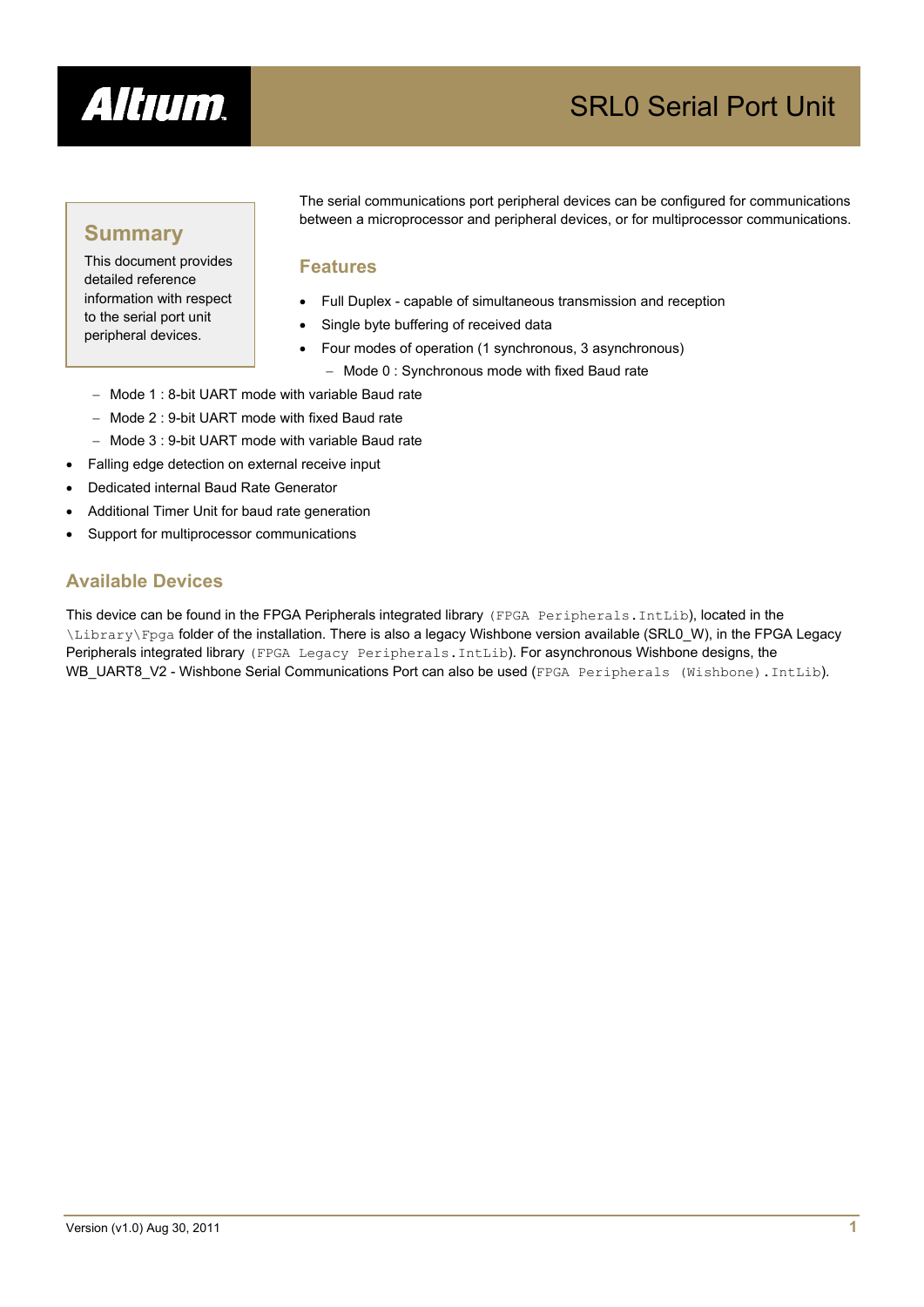## **SRL0**

The SRL0 is an 8-bit serial communications port.

## **Functional Description**

## **Symbol**



*Figure 1. Serial Port Unit Symbol – non-Wishbone version (SRL0)* 

## **Pin Description**

*Table 1. SRL0 pin description* 

| <b>Name</b>  | <b>Type</b> | <b>Polarity/Bus</b><br>size | <b>Description</b>                                                                                                                                                                                                                       |  |
|--------------|-------------|-----------------------------|------------------------------------------------------------------------------------------------------------------------------------------------------------------------------------------------------------------------------------------|--|
|              |             |                             | <b>Control Signals</b>                                                                                                                                                                                                                   |  |
| <b>CLK</b>   |             | <b>Rise</b>                 | External system clock                                                                                                                                                                                                                    |  |
| <b>RST</b>   |             | High                        | External system reset                                                                                                                                                                                                                    |  |
|              |             |                             | <b>Microcontroller Interface Signals</b>                                                                                                                                                                                                 |  |
| <b>DATAI</b> |             | 8                           | Data received from host microcontroller.                                                                                                                                                                                                 |  |
| <b>DATAO</b> | O           | 8                           | Data to be sent to host microcontroller.                                                                                                                                                                                                 |  |
| <b>ADDR</b>  |             | 4                           | Address bus, used to select an internal register of the device for writing to/reading<br>from.                                                                                                                                           |  |
| WR.          |             | High                        | Write enable signal. When active, data can be written to an internal register of the<br>device.                                                                                                                                          |  |
| <b>RD</b>    |             | High                        | Read enable signal. When active, data can be read from an internal register of the<br>device                                                                                                                                             |  |
| <b>INT</b>   | $\Omega$    | High                        | Interrupt signal. If either bit 1 or bit 0 in the Serial Interface Control register is set, this<br>signal is activated. This alerts the host to the fact that transmission or reception<br>(respectively) of serial data has completed. |  |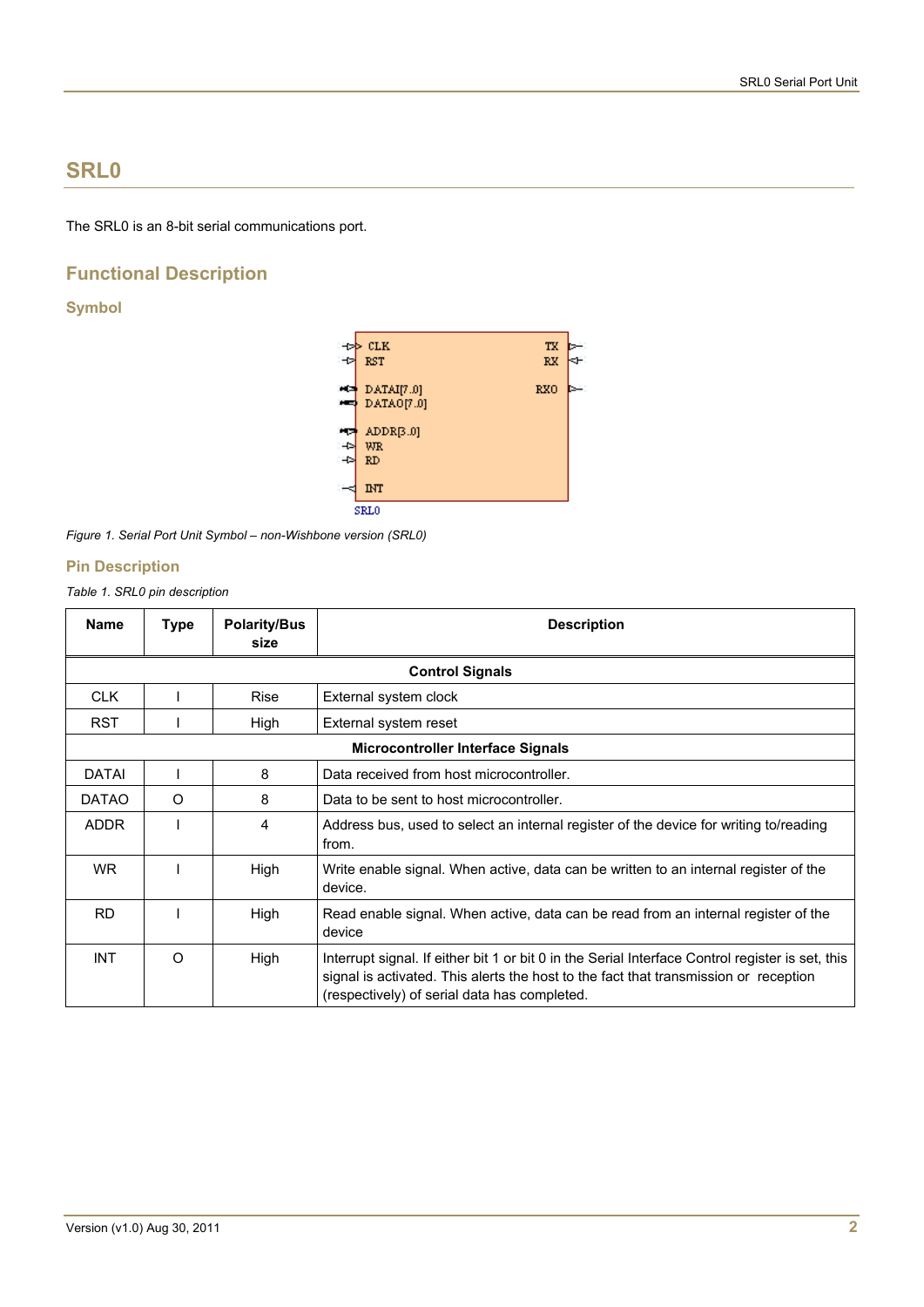| <b>Name</b>                    | Type                                   | <b>Polarity/Bus</b><br>size | <b>Description</b>               |  |  |
|--------------------------------|----------------------------------------|-----------------------------|----------------------------------|--|--|
| Serial Interface Input Signals |                                        |                             |                                  |  |  |
| <b>RX</b>                      |                                        |                             | Serial data receive              |  |  |
|                                | <b>Serial Interface Output Signals</b> |                             |                                  |  |  |
| ТX                             | O                                      | -                           | Serial data transmit             |  |  |
| <b>RXO</b>                     | O                                      |                             | Serial data transmit (in Mode 0) |  |  |

## **Hardware Description**

## **Block Diagram**



## *Figure 2. SRL0 bock diagram*

## **Special Function Registers**

#### **Power Control Register (PCON)**

## *Table 2. The PCON register*

| <b>MSB</b> |    |                |                |    |         | 0 <sub>D</sub><br>∟ວ⊳ |
|------------|----|----------------|----------------|----|---------|-----------------------|
| SMOD       | F4 | r o<br>-<br>ل. | 口つ<br><u>_</u> | Е4 | F٢<br>∼ |                       |

#### *Table 3. The PCON register bit functions*

| <b>Bit</b> | Symbol      | <b>Function</b>                                                                                                                                                                         |
|------------|-------------|-----------------------------------------------------------------------------------------------------------------------------------------------------------------------------------------|
| PCON.7     | <b>SMOD</b> | Double baud rate bit. If the additional Timer Unit is used to generate the<br>baud rate and SMOD is set (1), the baud rate is doubled when the<br>Serial Port is used in modes 1,2 or 3 |
| PCON.6     | F4          | General purpose Flag 4 available for user                                                                                                                                               |
| PCON.5     | F3          | General purpose Flag 3 available for user                                                                                                                                               |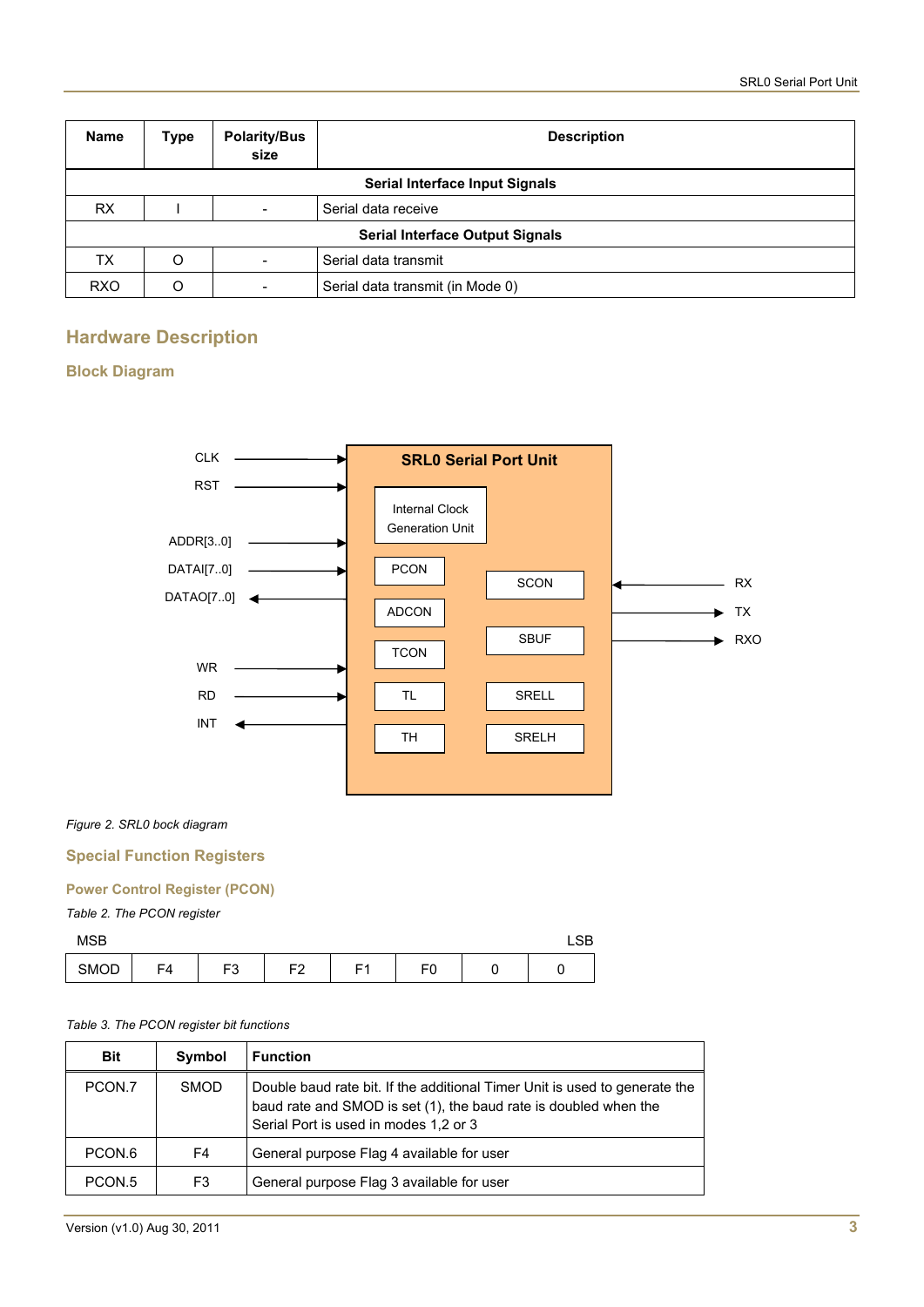| <b>Bit</b> | Symbol         | <b>Function</b>                                      |
|------------|----------------|------------------------------------------------------|
| PCON.4     | F <sub>2</sub> | General purpose Flag 2 available for user            |
| PCON.3     | F1             | General purpose Flag 1 available for user            |
| PCON.2     | F0             | General purpose Flag 0 available for user            |
| PCON.1     | 0              | This bit is read only and is permanently cleared (0) |
| PCON.0     | $\Omega$       | This bit is read only and is permanently cleared (0) |

## **Serial Interface Control Register (SCON)**

The function of the serial port depends on the setting of the Serial Interface Control Register SCON. *Table 4. The SCON register* 

| MSB             |     |     |            |     |     |          | LSB |
|-----------------|-----|-----|------------|-----|-----|----------|-----|
| SM <sub>0</sub> | SM1 | SM2 | <b>REN</b> | TB8 | RB8 | ᠇<br>. . | RI  |

#### *Table 5. The SCON register bit functions*

| <b>Bit</b>         | Symbol           | <b>Function</b>                                                                                                                                                               |
|--------------------|------------------|-------------------------------------------------------------------------------------------------------------------------------------------------------------------------------|
| SCON.7             | SM <sub>0</sub>  | Defines operational mode of the serial interface (see<br>Table 18)                                                                                                            |
| SCON.6             | SM <sub>1</sub>  | Defines operational mode of the serial interface (see<br>Table 18)                                                                                                            |
| SCON <sub>.5</sub> | SM <sub>2</sub>  | When set, enables multiprocessor communication feature for<br>operational modes 2 and 3                                                                                       |
| SCON.4             | <b>REN</b>       | Controlled by software to enable/disable reception:<br>0 = disable reception of serial data<br>1 = enable reception of serial data                                            |
| SCON 3             | TB8              | The 9 <sup>th</sup> transmitted bit in Modes 2 and 3. Set or cleared by the CPU,<br>depending on the function it performs (parity check, multiprocessor<br>communication etc) |
| SCON.2             | R <sub>B</sub> 8 | The 9 <sup>th</sup> bit received in Modes 2 and 3. In Mode 1, if SM2 is 0, RB8 is<br>the stop bit. In Mode 0 this bit is not used. Must be cleared by software                |
| SCON.1             | ΤI               | Transmit interrupt flag, set by hardware after completion of a serial<br>transfer. Must be cleared by software                                                                |
| SCON.0             | R <sub>l</sub>   | Receive interrupt flag, set by hardware after completion of a serial<br>reception. Must be cleared by software                                                                |

#### *Table 6. Serial Interface operational modes*

| <b>SMO</b> | SM <sub>1</sub> | Mode | <b>Description</b>    | <b>Baud Rate</b> |
|------------|-----------------|------|-----------------------|------------------|
| 0          | 0               | 0    | <b>Shift Register</b> | $F_{CIX}$ /12    |
| 0          |                 |      | 8-bit UART            | Variable         |
|            | 0               | 2    | 9-bit UART            | $F_{CLK}$ /32 or |
|            |                 |      |                       | $F_{CLK}$ /64    |
|            |                 | 3    | 9-bit UART            | Variable         |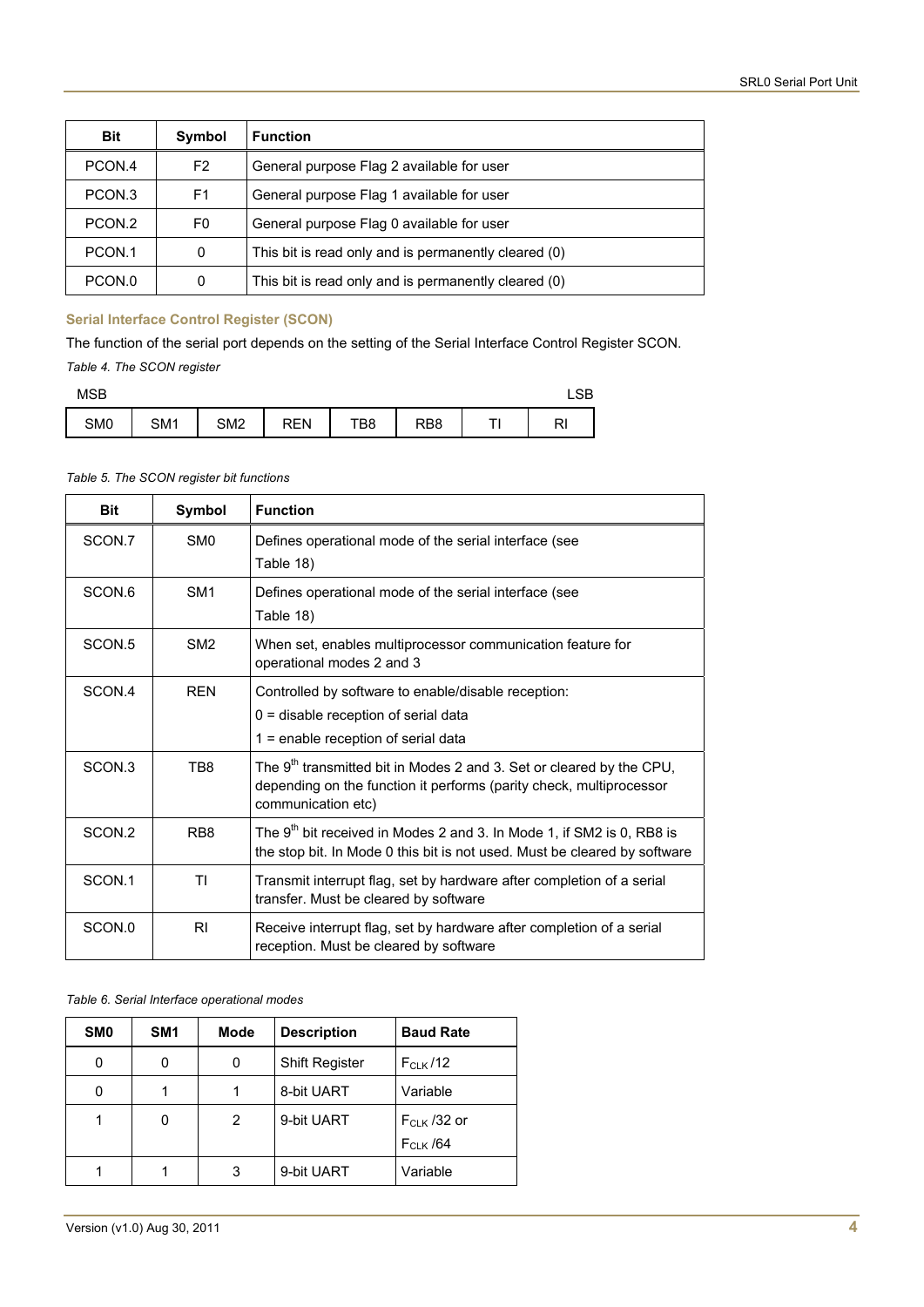**Note:** Speed in Mode 2 depends on the state of bit 7 (SMOD) in the Special Function Register PCON. When SMOD = 1, F<sub>CLK</sub> /32 is used as the baud rate.

#### **Serial Data Buffer Register (SBUF)**

The serial data interface consists of two separate registers, a transmit register and a receive register (with buffer), both of which are accessed through the Special Function Register SBUF. Writing to the SBUF register loads data into the serial transmit register and starts the transmission. Reading the SBUF register, accesses data in the serial receive buffer.

The SRL0 is full duplex, meaning that it is capable of simultaneous transmission and reception of serial data. Single-byte buffering is incorporated at the reception stage, enabling a second byte of data to be received whilst the first is still being read. Bear in mind that the first byte of received data must be read out before reception of the subsequent byte has completed, otherwise the first byte of data will be lost (overwritten with the second byte).

#### **Baud Rate Generator Reload Register (SREL**

The SRL0 includes a dedicated internal Baud Rate Generator which can be used for baud rate generation in Modes 1 and 3. The baud rate is generated based on the overflow rate of a 10-bit Baud Timer register – internal to the Generator Unit.

The Baud Timer register is incremented after every 2 cycles of the external system clock (CLK) signal. The required clock signal for the timer is obtained from the Internal Clock Generation Unit (providing an output clock signal to the timer which is CLK/2).

When the Baud Timer register reaches overflow, it is automatically loaded with the value stored in the SREL register.

The SREL register is a 16-bit register, which is further sub-divided into two 8-bit registers – SRELL (low 8 bits) and SRELH (high 8 bits). These two sub-registers are used to provide the 10-bit value for SREL as follows:

 $SREL9..8 \leftarrow SRELH1..0$ 

 $SREL7..0 \leftarrow SRELL7..0$ 

#### **Timer Control Register (TCON)**

*Table 7. The TCON register* 

| <b>MSB</b> |           |                 |    |    |         |    | CD.<br>ᇅ |
|------------|-----------|-----------------|----|----|---------|----|----------|
| E11<br>. . | <b>TR</b> | F <sub>10</sub> | F9 | F8 | ——<br>⊢ | F6 | F5       |

| <b>Bit</b> | Symbol          | <b>Function</b>                                           |
|------------|-----------------|-----------------------------------------------------------|
| TCON.7     | F <sub>11</sub> | General purpose Flag 11 available for user                |
| TCON.6     | TR.             | Timer Run control bit. If cleared, Timer Unit is stopped. |
| TCON.5     | F <sub>10</sub> | General purpose Flag 10 available for user                |
| TCON.4     | F9              | General purpose Flag 9 available for user                 |
| TCON.3     | F8              | General purpose Flag 8 available for user                 |
| TCON 2     | F7              | General purpose Flag 7 available for user                 |
| TCON.1     | F6              | General purpose Flag 6 available for user                 |
| TCON.0     | F5              | General purpose Flag 5 available for user                 |

#### *Table 8. The TCON register bit functions*

#### **Timer Register (T)**

The SRL0 includes an additional Timer Unit which can be used for baud rate generation in Modes 1 and 3. The unit has a 16-bit Timer register, which is further sub-divided into two 8-bit registers – TL (low 8 bits) and TH (high 8 bits).

The Timer is hard-coded to operate as an 8-bit auto-reload timer. The reload value is stored in the TH register.

The TL register is incremented after every 12 cycles of the external system clock (CLK) signal. The required clock signal for the timer is obtained from the Internal Clock Generation Unit (providing an output clock signal to the timer which is CLK/12).

When the TL register reaches overflow, the value stored in the TH register is automatically copied to TL.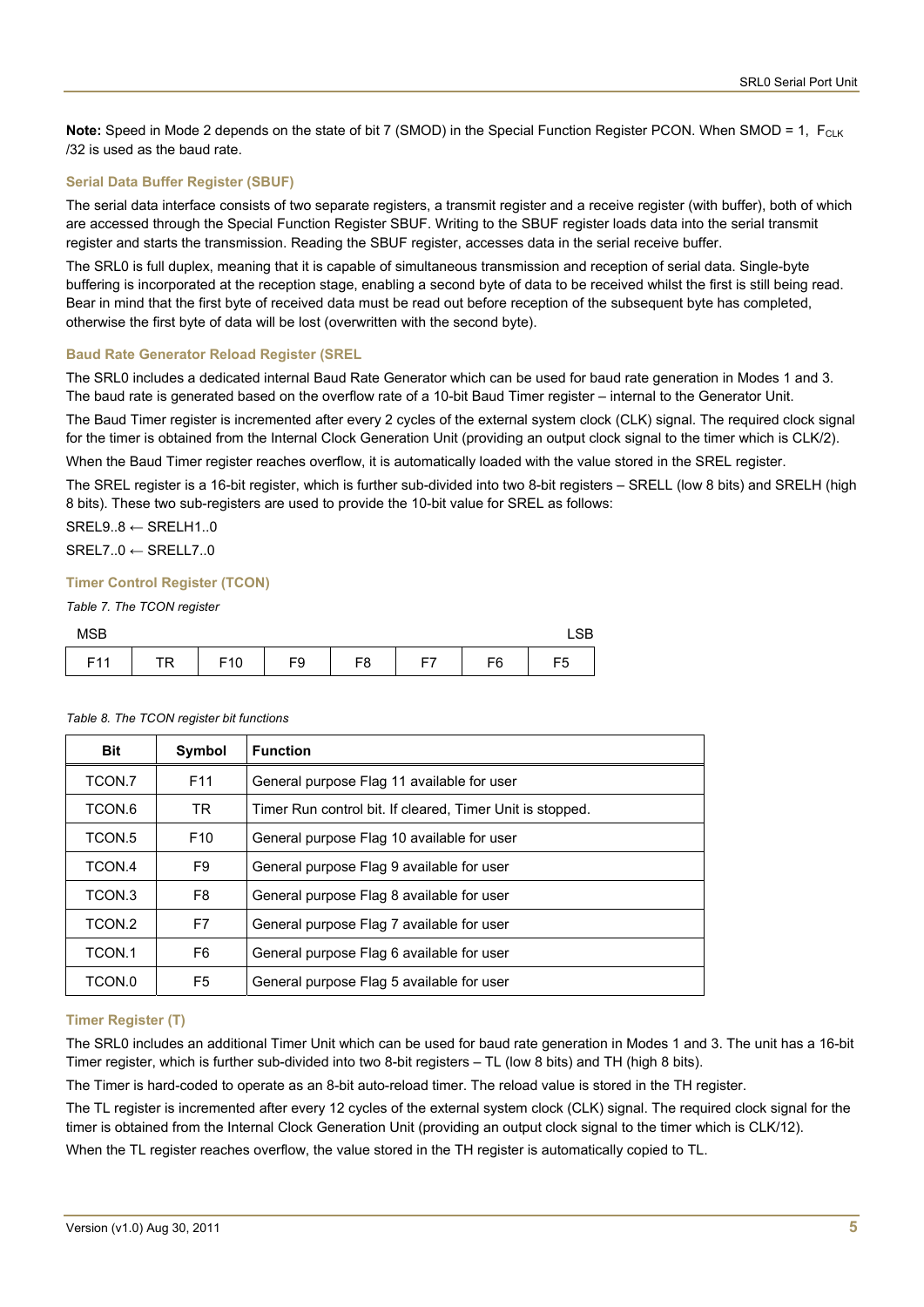Operation of the Timer is controlled by the TR bit in the TCON register. If TR is '1', the Timer is running. If TR is '0' the Timer stops.

## **A/D Converter Control Register (ADCON)**

## *Table 9. The ADCON register*



#### *Table 10. The ADCON register bit functions*

| <b>Bit</b> | Symbol | <b>Function</b>                                                                                                   |
|------------|--------|-------------------------------------------------------------------------------------------------------------------|
| ADCON.7    | BD.    | Used to determine the source for baud rate generation when the serial<br>interface is operating in Modes 1 and 3. |
|            |        | $0 =$ Timer Unit                                                                                                  |
|            |        | 1 = Internal Baud rate Generator (using SREL register)                                                            |
| ADCON.6    |        | Not Used                                                                                                          |
| ADCON.5    |        | Not Used                                                                                                          |
| ADCON.4    |        | Not Used                                                                                                          |
| ADCON.3    |        | Not Used                                                                                                          |
| ADCON.2    |        | Not Used                                                                                                          |
| ADCON.1    |        | Not Used                                                                                                          |
| ADCON.0    |        | Not Used                                                                                                          |

#### **Register Reset Values**

[Table 23](#page-5-0) shows the values contained in each of the SRL0's internal registers after an external system reset has been received on the RST input.

<span id="page-5-0"></span>*Table 11. Register reset values* 

| Register     | Value after reset |
|--------------|-------------------|
| <b>PCON</b>  | 00000000          |
| <b>SCON</b>  | 00000000          |
| <b>SBUF</b>  | 00000000          |
| <b>SRELL</b> | 11011001          |
| <b>SRELH</b> | 00000011          |
| <b>TCON</b>  | 00000000          |
| TI.          | 00000000          |
| <b>TH</b>    | 00000000          |
| ADCON        | 00000000          |

## **Serial Interface Operation**

The Serial Interface can operate in the following four modes:

#### **Mode 0**

Pin RXD serves as serial input, with RXDO as serial output. TXD outputs the shift clock.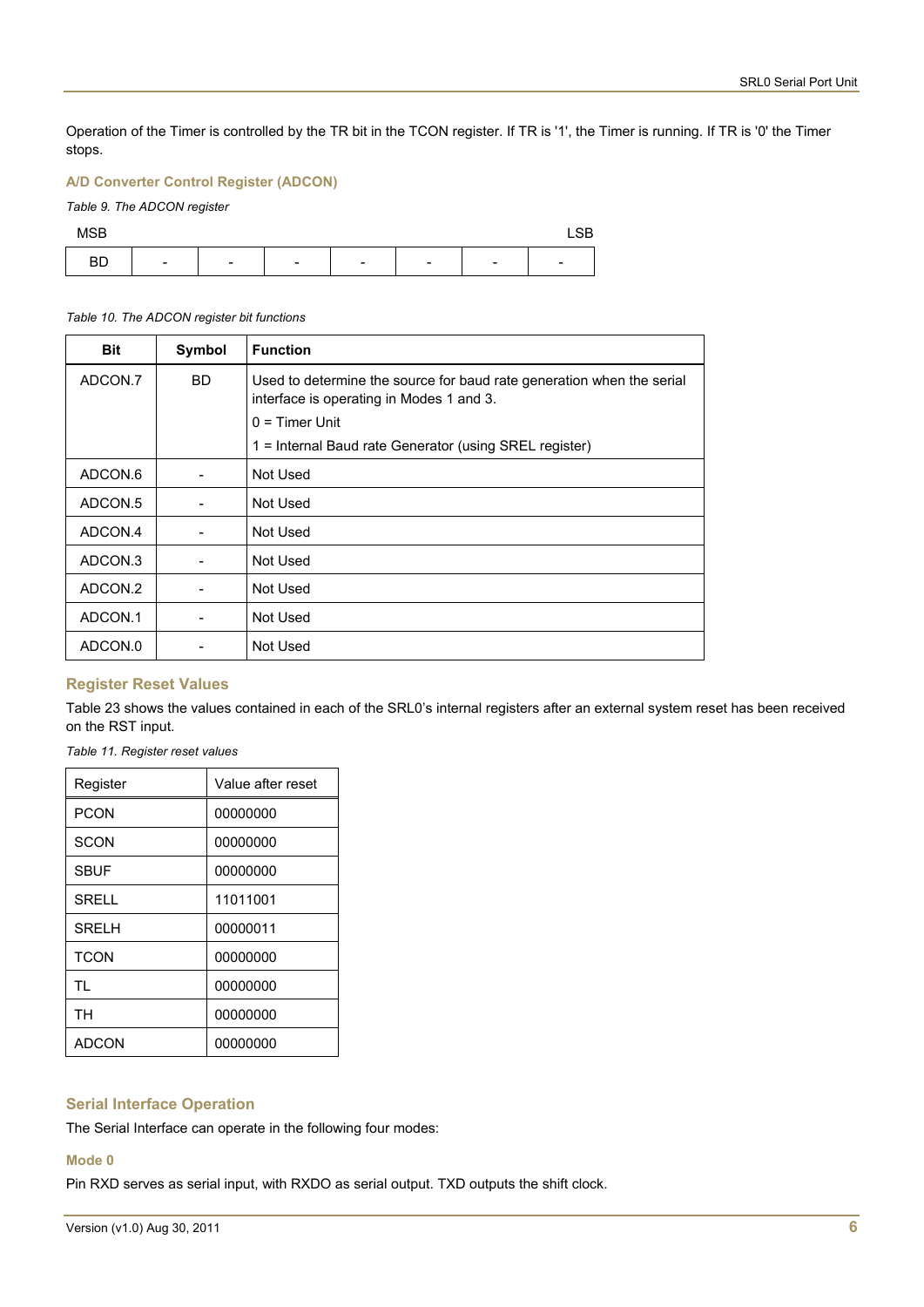8 bits are transmitted/received with LSB first.

In Mode 0, the baud rate is fixed at 1/12 of the crystal frequency.

#### **Mode 1**

Pin RXD serves as serial input and TXD serves as serial output. No external shift clock is used.

10 bits are transmitted/received: a start bit (always 0), 8 data bits (LSB first) and a stop bit (always 1).

On reception, the start bit synchronizes the transmission, 8 data bits are made available by reading the SBUF register and the stop bit sets flag RB8 in the SCON register.

In mode 1, the baud rate is variable and can be specified by either the internal baud rate generator or the additional Timer Unit.

#### **Mode 2**

This mode is similar to Mode 1, with two differences:

- The baud rate is fixed at 1/32 or 1/64 of oscillator frequency and
- 11 bits are transmitted/received: a start bit (0), 8 data bits (LSB first), a programmable  $9<sup>th</sup>$  bit, and a stop bit (1).

At transmission, bit TB8 in the SCON register is output as the  $9<sup>th</sup>$  bit. This bit could be used to provide parity checking, by moving the parity bit (P in the PSW register) into TB8. On reception of serial data, the  $9<sup>th</sup>$  bit is moved into bit RB8 in the SCON register and the stop bit is ignored.

#### **Mode 3**

The only difference between Mode 2 and Mode 3 is that the baud rate is variable in Mode 3. Either the internal baud rate generator or the additional Timer Unit can be used to specify the baud rate.

In all four operational modes, any instruction that has the SBUF register as its destination will initiate a serial transmission of data. Initiating the reception of serial data depends on the particular operating mode. In Mode 0, reception is initiated by setting the appropriate flags in the SCON register as follows:

- $RI = 0$
- $REN = 1$

In Modes 1, 2 and 3, a start bit when REN = 1 starts the reception of serial data.

#### **Multiprocessor Communications**

When the serial interface is operating in Modes 2 or 3, the programmable  $9<sup>th</sup>$  data bit can be utilized to enable multiprocessor communications.

When serial data is received in either of these modes, the 9<sup>th</sup> data bit is loaded into bit 2 (RB8) of the SCON register. The next bit received in a serial reception is the stop bit. The serial interface can be programmed to generate an interrupt when this stop bit is received – by setting the receive interrupt flag (RI) in the SCON register - ONLY if RB8 is a '1'. This feature is enabled only when bit 5 (SM2) of the SCON register is set.

By using the state of the 9<sup>th</sup> data bit to distinguish between address ('1') and data ('0') bytes sent from a microprocessor, this feature can be used to establish efficient multiprocessor communications in the following manner:

- Each Slave processor has bit SM2 in its SCON register set to 1.
- The Master processor sends, via the serial interface, an address byte. This address byte identifies which Slave processor the Master wishes to communicate with. The  $9<sup>th</sup>$  bit in this serial transmission is set.
- All Slave microprocessors connected to the Master will be interrupted, enabling each to determine whether or not it is the Slave that the Master wishes to communicate with.
- The addressed Slave processor will clear its SM2 bit and prepare to receive the serial transmission from the Master. All other Slave processors leave the SM2 bit set.
- The Master processor then sends its data, with the  $9<sup>th</sup>$  bit cleared. The addressed Slave receives the transmission of data. As the 9<sup>th</sup> bit is '0' for data transmission, RB8 will be '0' in all other Slaves and no interrupts will be generated. These Slaves carry on with what they were previously doing.
- After the serial data from the Master has been completely received, the addressed Slave sets the SM2 bit back to '1'.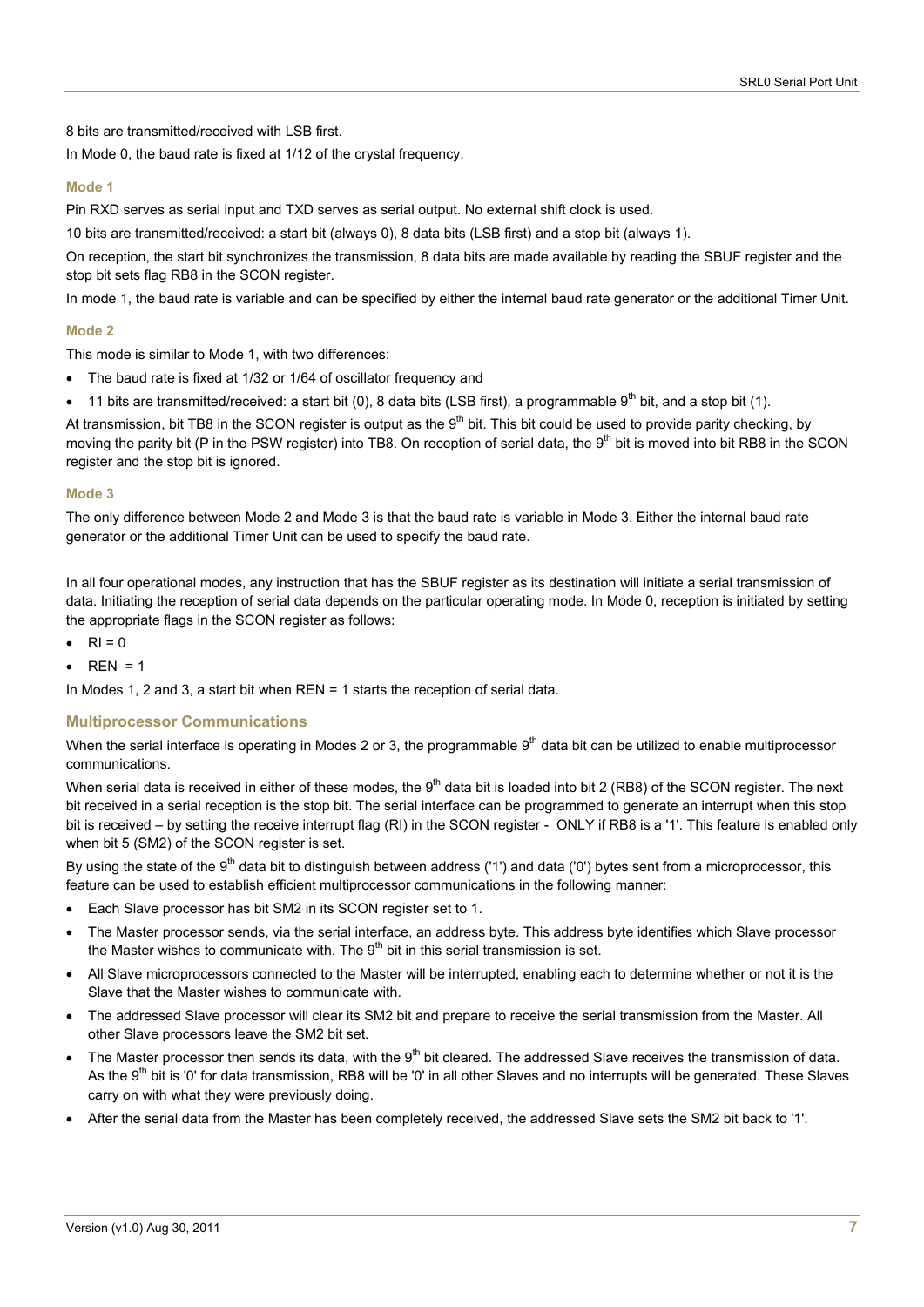#### **Baud Rate Generation**

The following sections detail the methods and/or formulas involved in generating the baud rate for each of the SRL0's operational modes.

#### **Mode 0**

When the serial interface is operating in Mode 0, the baud rate is fixed and is defined as follows:

**F**CLK baud rate = -------------  $12$ 

#### **Mode 2**

When the serial interface is operating in Mode 2, the baud rate depends on the state of bit 7 (SMOD) in the PCON register and is defined as follows:

$$
2^{\text{SMOD}}
$$
  
\n
$$
\text{baud rate} = \frac{2^{\text{SMOD}}}{64}
$$

Therefore, if SMOD = 0, the baud rate will be 1/64 of the frequency of the clock input to the device. If SMOD = 1, the baud rate will be 1/32 of this frequency.

#### **Modes 1 and 3**

When the serial interface is operating in either Mode 1 or Mode 3, the baud rate is variable and can be generated using either the dedicated internal baud rate generator or the Timer Unit. In both cases, bit 7 (SMOD) of the PCON register can be used to provide doubling of the baud rate (SMOD = 1).

## **Using the Internal Baud Rate Generator**

To use the internal baud rate generator, bit 7 (BD) of the ADCON register must be set. In this case, the Baud Rate Generator Reload register (SREL) is used in providing the required prescaling.

The baud rate is generated as follows:

 2SMOD baud rate = ------------------------ x FCLK 64 x  $(2^{10}$  - SREL)

Note that the 10-bit value for SREL comes from the two, 8-bit registers SRELL and SRELH. The full 8 bits of SRELL are used (SREL7..0), while only the lowest two bits of SRELH are used (SREL9..8).

## **Using the Timer Unit**

To use the Timer Unit to generate the baud rate, bit 7 (BD) of the ADCON register must be cleared.

The Timer is hard-coded to operate as a 'timer' in auto-reload mode. When the TL register reaches the overflow state, it is automatically loaded with the value stored in the TH register. It is the value in the TH register that is used in determining the required prescaling.

The baud rate is generated as follows:

 2SMOD baud rate = ------------------------------  $\times$   $F_{CLK}$ 32 x 12 x (256 - TH)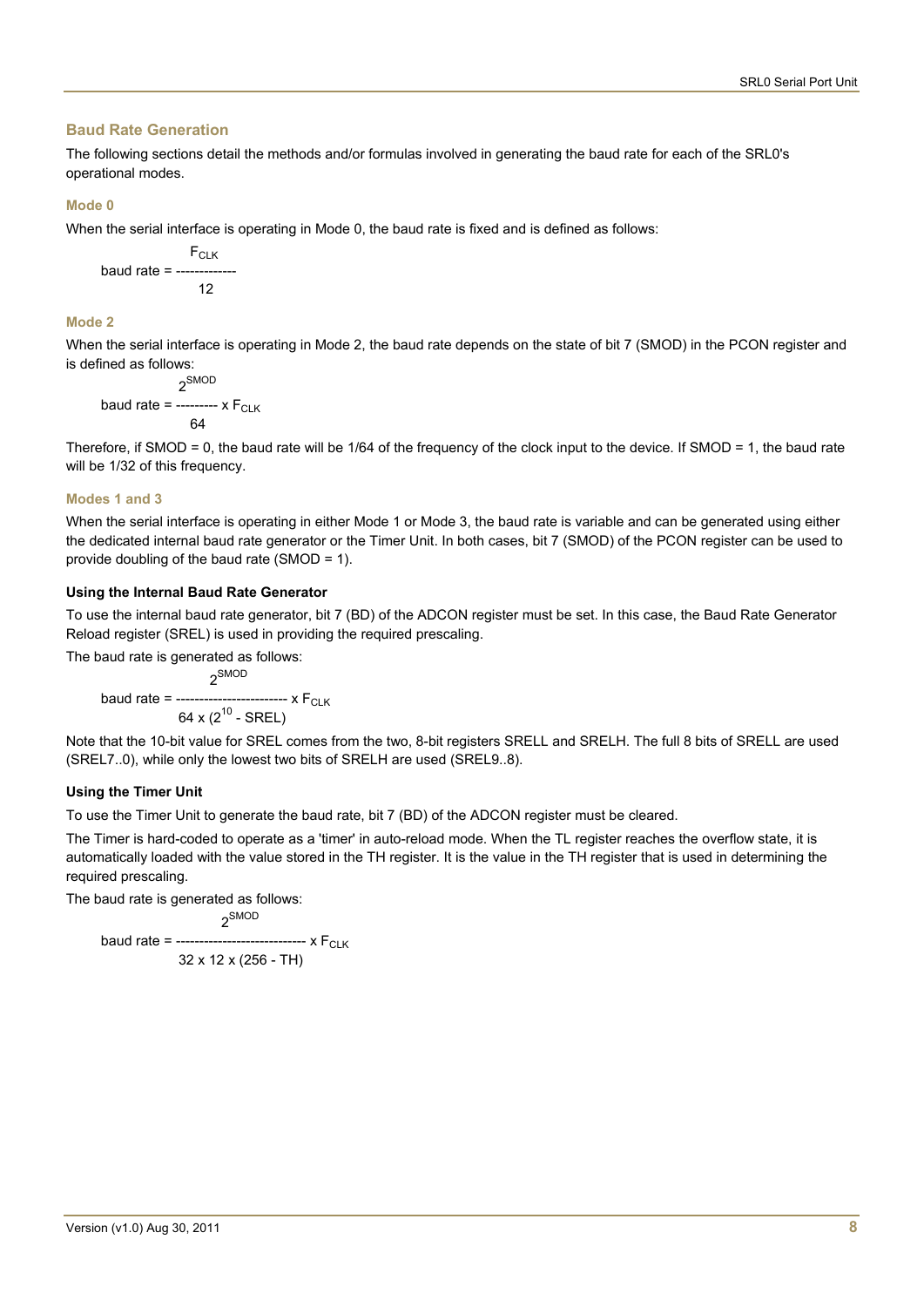## **Serial Interface Timing**

## **Serial Transmission**



*Figure 3. Mode 0 transmission* 



*Figure 4. Mode 1 transmission* 



#### *Figure 5. Modes 2 and 3 transmission*

## **Serial Reception**

|                    | <b>Ons</b> | $ 50$ ns | 100 <sub>ns</sub> | 150ns | 200 <sub>ns</sub> | $ 250$ ns |  |
|--------------------|------------|----------|-------------------|-------|-------------------|-----------|--|
| r_baud_clk=fclk/12 |            |          |                   |       |                   |           |  |
| write_to_S0CON     |            |          |                   |       |                   |           |  |
| ri0                |            |          |                   |       |                   |           |  |
| r_start            |            |          |                   |       |                   |           |  |
| shift              |            |          |                   |       |                   |           |  |
| rxd0i              |            |          |                   |       |                   |           |  |
| txd0               |            |          |                   |       |                   |           |  |

*Figure 6. Mode 0 reception*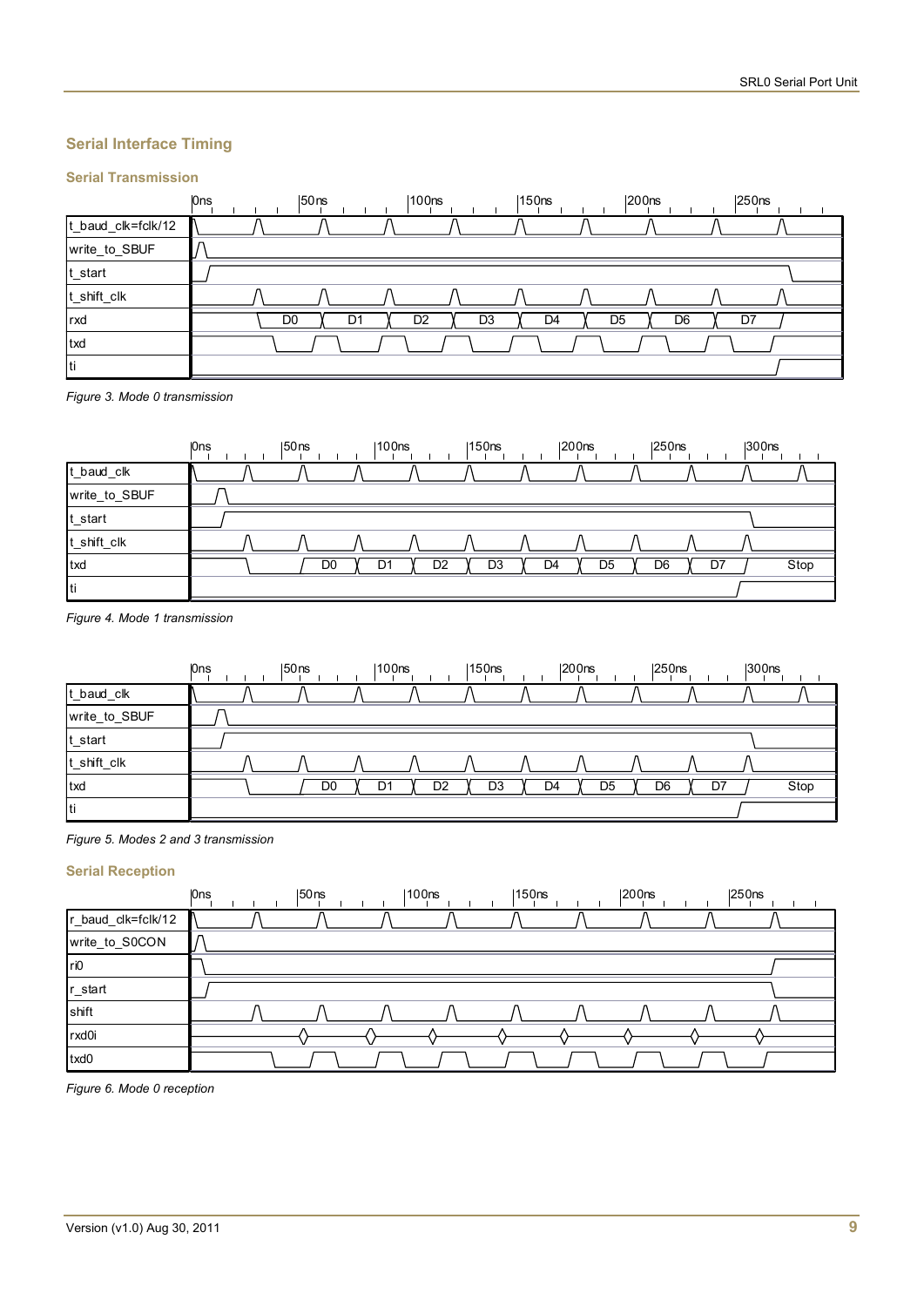|               | 0ns | $ 50$ ns |                | 100ns |                | 150ns          | $ 200$ ns | $ 250$ ns | 300ns |  |
|---------------|-----|----------|----------------|-------|----------------|----------------|-----------|-----------|-------|--|
| receive_clock |     |          |                |       |                |                |           |           |       |  |
| rxd           |     | Start    | D <sub>0</sub> | Dʻ    | D <sub>2</sub> | D <sub>3</sub> |           |           |       |  |
| r_start       |     |          |                |       |                |                |           |           |       |  |
| Iri           |     |          |                |       |                |                |           |           |       |  |
| rxd_sample    |     |          |                | 88    |                |                |           |           |       |  |
| shift         |     |          |                |       |                |                |           |           |       |  |
|               |     |          |                |       |                |                |           |           |       |  |

*Figure 7. Mode 1 reception* 

|               | <b>Ons</b> | $ 50$ ns | 100 <sub>ns</sub> | $ 150$ ns |   | $ 200$ ns | 250 <sub>ns</sub> |    | $ 300$ ns       |  |
|---------------|------------|----------|-------------------|-----------|---|-----------|-------------------|----|-----------------|--|
| receive_clock |            |          |                   |           |   |           |                   |    |                 |  |
| rxd           |            |          |                   |           |   | D5        | D6                | Dī | RB <sub>8</sub> |  |
| r_start       |            |          |                   |           |   |           |                   |    |                 |  |
| Iri           |            |          |                   |           |   |           |                   |    |                 |  |
| rxd_sample    |            |          | ПП                |           | M |           |                   |    | П               |  |
| shift         |            |          |                   |           |   |           |                   |    |                 |  |
|               |            |          |                   |           |   |           |                   |    |                 |  |

*Figure 8. Modes 2 and 3 reception* 

## **Reading/Writing the Internal Registers**

The host microcontroller can read/write any of the SRL0's internal Special Function Registers. Selection of a particular register is achieved by supplying the unique, 4-bit binary ID address code of the register. This code is sent to the SRL0 and appears at the ADDR input. [Table 24](#page-9-0) shows the unique address IDs associated with each of the addressable registers.

*Table 12. Internal register unique address IDs* 

<span id="page-9-0"></span>

| Register     | Unique Register Address ID |
|--------------|----------------------------|
| <b>PCON</b>  | 0000                       |
| <b>SCON</b>  | 0001                       |
| <b>SBUF</b>  | 0010                       |
| <b>SRELL</b> | 0011                       |
| <b>SRELH</b> | 0100                       |
| <b>TCON</b>  | 0101                       |
| <b>TL</b>    | 0110                       |
| <b>TH</b>    | 0111                       |
| <b>ADCON</b> | 1000                       |

#### **Writing to an Internal Register**

The write operation occurs on the rising edge of the CLK input and can be summarized as follows:

- The host writes the unique 4-bit address ID for the register to be written (see [Table 24](#page-9-0)) to the ADDR input of the SRL0
- The host sends a valid byte of data to the SRL0's DATAI input
- The host then sets the SRL0's WR signal High, to specify a Write cycle
- The SRL0 latches the byte of data into the target register.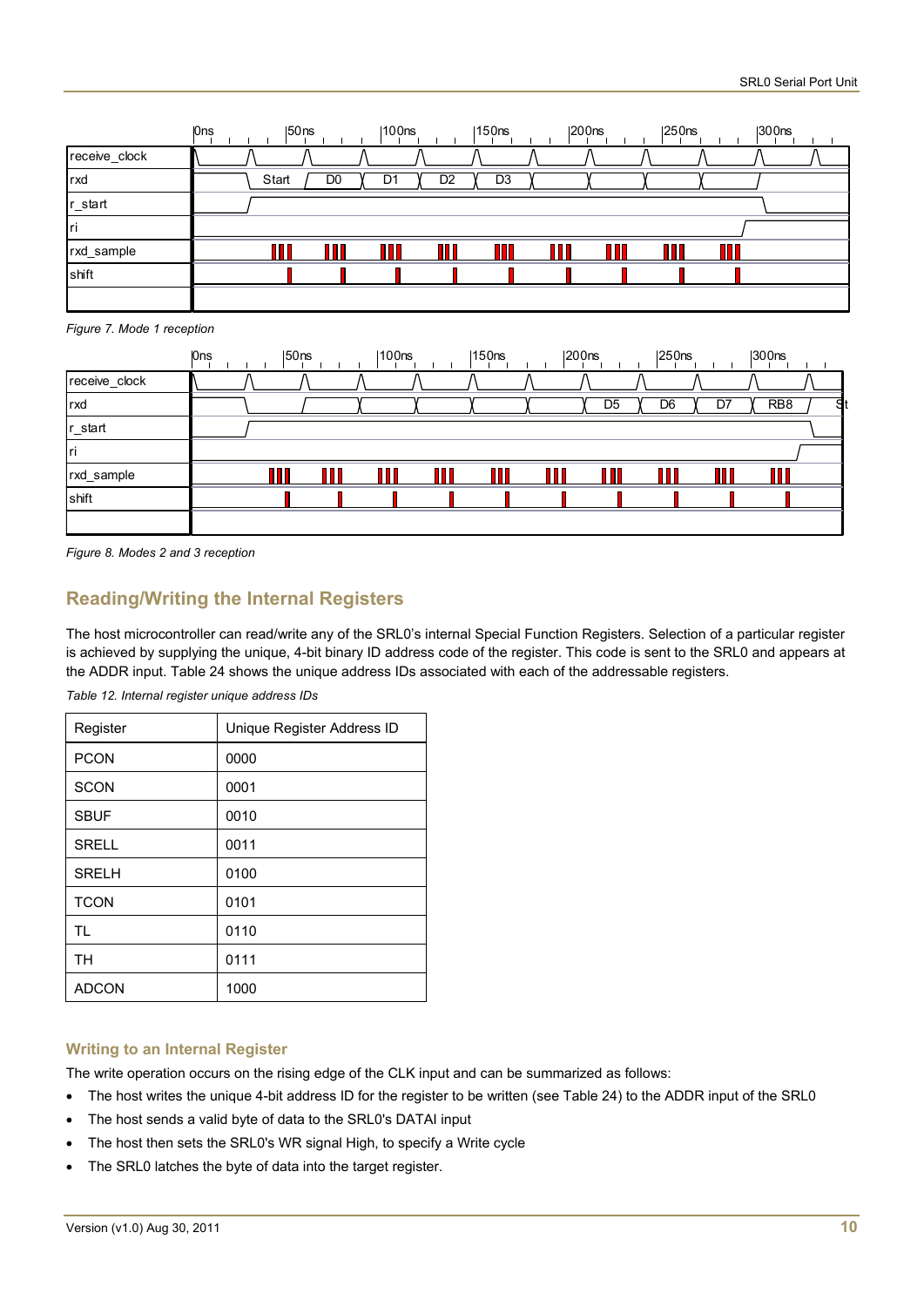## **Reading from an Internal Register**

The read operation can be summarized as follows:

- The host writes the unique 4-bit address ID for the internal register to be read (see [Table 24\)](#page-9-0) to the ADDR input of the SRL0
- The host then sets the SRL0's RD signal High, to specify a Read cycle
- The SRL0 presents the byte of data from the chosen register at the DATAO output.